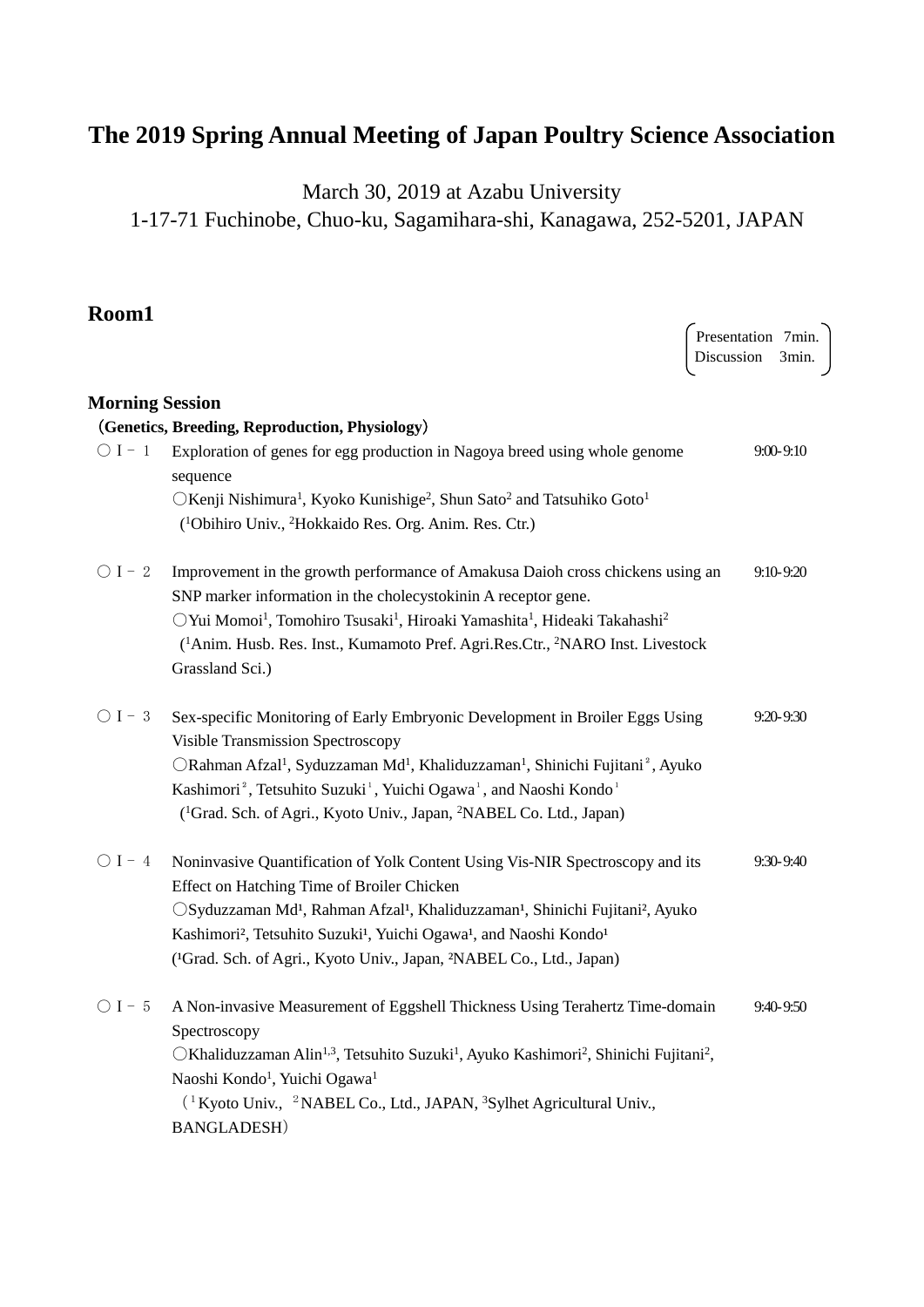| $\bigcirc$ I - 6 | The effect of Three Types of mixed Anesthetic Agents and atipamezole in chickens.<br>ORyusuke Namiki, Keitaro Yagi, Tatsuyuki Yoshida and Hiroki Furuta<br>(Nippon Veterinary and Life Sci. Univ.)                                                                                                                                                                                                                       | 9:50-10:00  |
|------------------|--------------------------------------------------------------------------------------------------------------------------------------------------------------------------------------------------------------------------------------------------------------------------------------------------------------------------------------------------------------------------------------------------------------------------|-------------|
| $\bigcirc$ I - 7 | Effect of Thermal Conditioning on BDNF methylation Related Thermoregulation in<br>Chicks.<br>O Yoshimitsu Ouchi, Kouichi Yoshidome, Takashi Hirota, Naoki Uchikawa, Miko<br>Yamato and Takashi Bungo (Hiroshima Univ.)                                                                                                                                                                                                   | 10:00-10:10 |
| $\bigcirc$ I – 8 | Functional involvement of src family tyrosine kinases in regulation of acrosome<br>reaction in chicken sperm<br>OChathura Priyadarshana <sup>1</sup> , Rangga Setiawan <sup>1</sup> , Naoto Ishikawa <sup>2</sup> , Atsushi Tajima <sup>2</sup> ,<br>Alexander Travis <sup>3</sup> , Atsushi Asano <sup>2</sup><br><sup>(1</sup> Univ. Tsukuba Grad. Sch. • <sup>2</sup> Univ. Tsukuba • <sup>3</sup> Cornell Univ.)     | 10:10-10:20 |
|                  | Break (10 min.)                                                                                                                                                                                                                                                                                                                                                                                                          | 10:20-10:30 |
| $I - 9$          | Relationship between migration into sperm-storage tubules and sperm competition in<br>Japanese quail<br>OMei Matsuzaki, Noritaka Hirohashi, Masaoki Tsudzuki, Teruo Maeda, Shusei<br>Mizushima, Tomohiro Sasanami<br>( <sup>1</sup> Shizuoka Univ., <sup>2</sup> Shimane Univ., <sup>3</sup> Hiroshima Univ., <sup>4</sup> JAB Project Res. Ctr.,<br><sup>5</sup> Setouchi Field Sci. Ctr., <sup>6</sup> Hokkaido Univ.) | 10:30-10:40 |
| $I - 10$         | Study on the role of DNase I during fertilization in Japanese quail<br>OShusei Mizushima <sup>1</sup> , Tomohiro Sasanami <sup>2</sup> , Tamao Ono <sup>3</sup> , and Asato Kuroiwa <sup>1</sup><br><sup>1</sup> Sci. Hokkaido Univ., <sup>2</sup> Agr. Shizuoka Univ., <sup>3</sup> Agr. Shinshu Univ., <sup>4</sup> IBS. Shinshu<br>Univ.)                                                                             | 10:40-10:50 |
| $I - 11$         | Gametogenesis of Chicken Primordial Germ Cells in Opposite-Sex Gonad<br>OTakahiro Tagami <sup>1</sup> , Daichi Miyahara <sup>2</sup> , Isao Oishi <sup>3</sup> and Yuko Matsubara <sup>1</sup><br>( <sup>1</sup> NILGS, <sup>2</sup> Shinshu Univ., <sup>3</sup> AIST)                                                                                                                                                   | 10:50-11:00 |
| $I - 12$         | Effects of Calcium Lactate on the Viability and Blood Biochemistry Profiles in the<br>Chick Embryo under Shell-less Culture System<br>○Katsuya Obara <sup>1,3</sup> , Mitsuru Naito <sup>2</sup> and Atsushi Tajima <sup>3</sup><br>( <sup>1</sup> Takanedai Animal Clinic, <sup>2</sup> NARO, <sup>3</sup> Tsukuba Univ.)                                                                                               | 11:00-11:10 |
|                  | Lunch Break (140min.)                                                                                                                                                                                                                                                                                                                                                                                                    | 11:10-13:30 |
|                  | General Meeting • Award Ceremony (80min.)                                                                                                                                                                                                                                                                                                                                                                                | 13:30-14:50 |
|                  | Break (10 min.)                                                                                                                                                                                                                                                                                                                                                                                                          | 14:50-15:00 |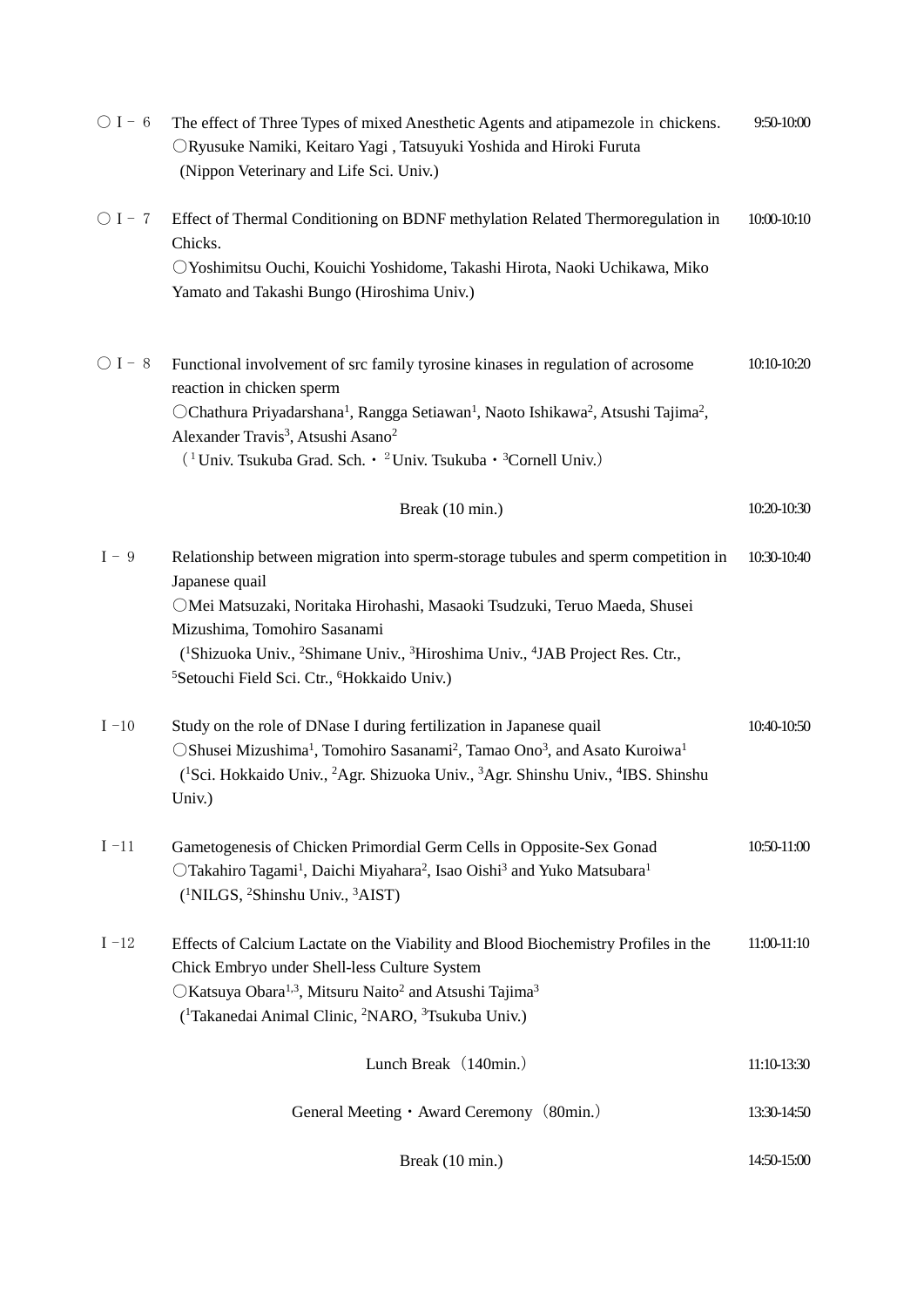# **Afternoon Session**

|          | (Genetics, Breeding, Reproduction, Physiology, Nutrition)                                                                                                                                                                                                                                                                                                                                                                                                                                           |             |
|----------|-----------------------------------------------------------------------------------------------------------------------------------------------------------------------------------------------------------------------------------------------------------------------------------------------------------------------------------------------------------------------------------------------------------------------------------------------------------------------------------------------------|-------------|
| $I-13$   | Improvement of Slaughter Weight in the Miyazaki-Jitokko Chickens Raised in<br>General Farmers by Marker-Assisted Selection of a Single Nucleotide Polymorphism<br>Site in the Cholecystokinin Type A Receptor Gene.<br>OShojiroh Horinouchi <sup>1</sup> , Hiromi Nakayama <sup>1</sup> , Tadahiro Ando <sup>2</sup> , Hideaki Takahashi <sup>3</sup><br>( <sup>1</sup> Miyazaki Pref. Livestock Res. Kawaminami, <sup>2</sup> Miyazaki-Jitokko Cooperative<br>Association, <sup>3</sup> NARO ILGS) | 15:00-15:10 |
| $I-14$   | Verification of improvement of growth in the Hinai-jidori chickens by selection using<br>Cholecystokinin Type A Receptor $g.420 C > A$ polymorphism<br>OKazuhiro Rikimaru <sup>1</sup> , Yuki Sato <sup>1</sup> , Yukari Ito <sup>1</sup> , Daiki Aoya <sup>1</sup> , Shiori Fukuda <sup>1</sup> , Senetsu<br>Sasaki <sup>1</sup> and Hideaki Takahashi<br>( <sup>1</sup> Akita Prefectural Livestock Experiment Station, <sup>2</sup> NARO ILGS)                                                   | 15:10-15:20 |
| $I - 15$ | Confirmation of association between plumage colors and plumage-color related<br>mutant genes in native Japanese chicken breeds.<br>○Atsushi Takenouchi <sup>1,3</sup> , Naoya Ito <sup>1,2</sup> , Md Humayun Kabir <sup>1</sup> , Yoshiaki Nakamura <sup>1,3</sup> ,<br>Masaoki Tsudzuki <sup>1,3</sup><br>( <sup>1</sup> GSBS, Hiroshima Univ., <sup>2</sup> Yamaguchi Pref. Livestock Exp. Stn., <sup>3</sup> JAB, Hiroshima<br>Univ.)                                                           | 15:20-15:30 |
| $I - 16$ | Transcriptions and Neighboring Genes of ERVKs in Chick Skeletal Muscle<br>Myoblasts<br>OTomohide Takaya <sup>1,2</sup> , Yuma Nihashi <sup>2</sup> , Tamao Ono <sup>1,2</sup> and Hiroshi Kagami <sup>1,2</sup><br>( <sup>1</sup> Fac. Agri., Shinshu Univ., <sup>2</sup> Grad. Sch. Sci. Tech., Shinshu Univ.)                                                                                                                                                                                     | 15:30-15:40 |
| $I - 17$ | Effects of vaccination on the expression of innate immune molecules and induction<br>of histone modification in ovarian cells of chicks<br>Ye Kang <sup>1</sup> , Takahiro Nii <sup>1,2</sup> , Naoki Isobe <sup>1,2</sup> , and ○Yukinori Yoshimura <sup>1,2</sup> ,<br>( <sup>1</sup> Grad. Sch. Biosphere Sci, Hiroshima Univ., <sup>2</sup> RCAS, Hiroshima Univ.)                                                                                                                              | 15:40-15:50 |
| $I - 18$ | Effect of induced-ovulation and delayed-oviposition on gene expression of PG<br>synthase in follicular theca membranes<br>Yasuhiro Yamada and ONoboru Saito<br>(Lab. Animal Physiology, Okayama Univ.)                                                                                                                                                                                                                                                                                              | 15:50-16:00 |
| $I - 19$ | Effect of peripheral injection of resiquimod on feeding behavior and physiological<br>condition in chicks<br>OTetsuya Tachibana <sup>1</sup> , Kasumi Takeda <sup>1</sup> , Ryosuke Makino <sup>1</sup> , Mohammad Sakirul<br>Islam Khan <sup>2</sup> ( <sup>1</sup> Fac. of Agri., Ehime Univ., <sup>2</sup> Sch. of Med., Ehime Univ.)                                                                                                                                                            | 16:00-16:10 |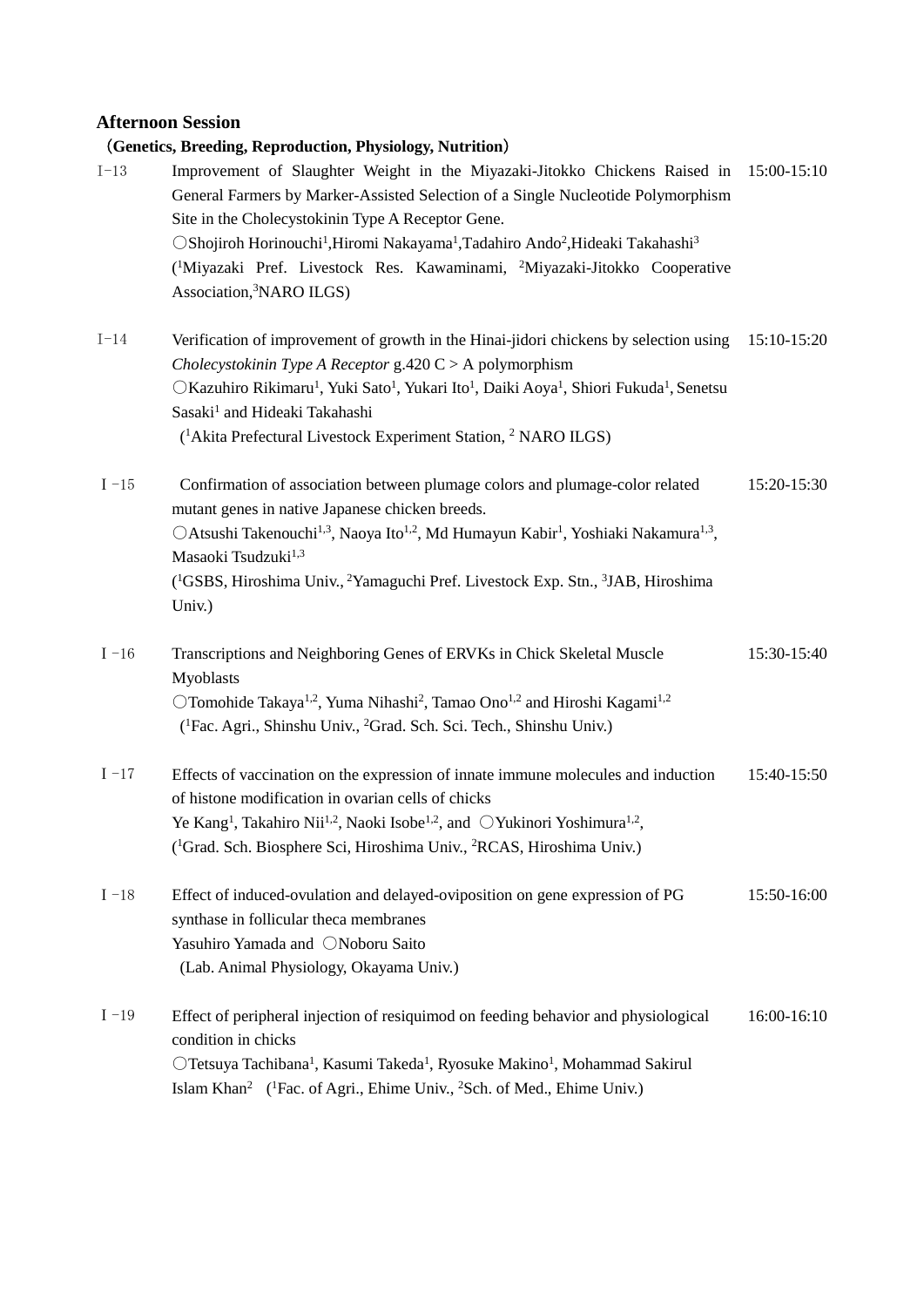Ⅰ-20 Effects of *Lactobacillus reuteri* on the intestinal immune response against Salmonella antigen in broiler chicks. Haruna Kakuya, Naoki Isobe, Yukinori Yoshimura, Takahiro Nii (Grad. Sch. of Biosphere Sci., Hiroshima Univ.) 16:10-16:20

16:20-16:30

I-21 Insulin and Glucose Tolerance Test in Dwarf Chicken ○Akira Tsukada1,Naohisa Katori2, Takaharu Kozakai2 (1Nagoya Univ., 2Yamagata Univ.)

> The candidates for the Presentation Award of young scientists are the following numbers.

I - 1, 2, 3, 4, 5, 6, 7, 8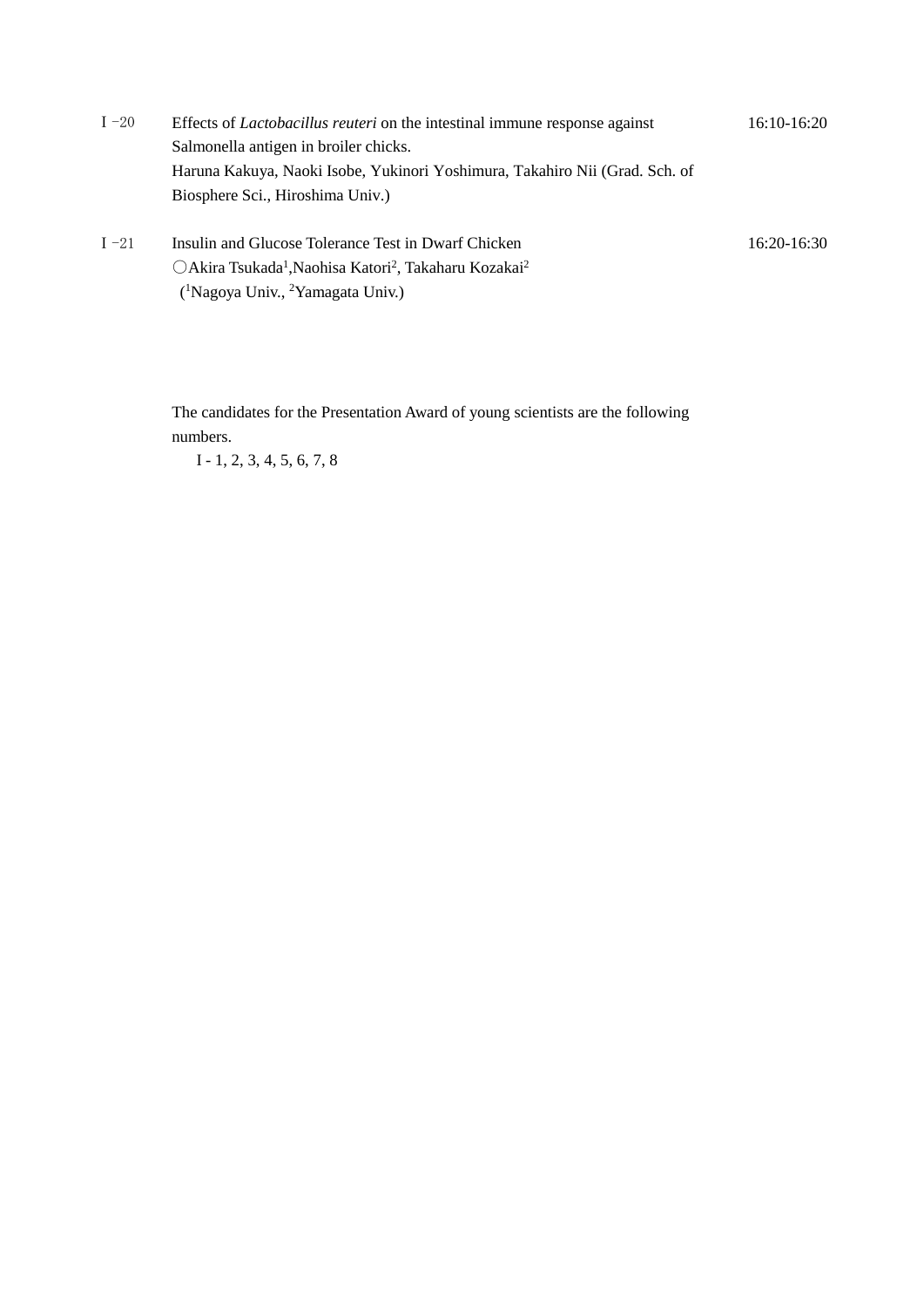# **The 2019 Spring Annual Meeting of Japan Poultry Science Association**

March 30, 2019 at Azabu University

1-17-71 Fuchinobe, Chuo-ku, Sagamihara-shi, Kanagawa, 252-5201, JAPAN

## **Room2**

Presentation 7min. Discussion 3min. **Morning Session** (**Nutrition, Feeds, Physiology**)  $\bigcirc$  II-1 Acaricidal effect of a phenylpyrazole-class compound, fipronil on the red mite *Dermanyssus gallinae* OKazuma Ishida<sup>1</sup>, Kyoichi Sakamoto<sup>1</sup>, Yukari Nakamura<sup>2</sup> and Tohru Fukase<sup>3</sup> (1Ehime Res. Inst. Poultry, 2Katsuragi Inst. Life Sci., 3Fac. Vet. Med., Okayama Univ. Sci.) 9:00-9:10  $\overline{O}$  II - 2 The effect of 5-ALA added diet on the economic-trait values of 500-day old hens  $\bigcirc$  Shigeru Nomura<sup>1</sup>, Takenouchi<sup>1</sup>, Shin Taniguchi<sup>1,2</sup>, Atsushi Takenouchi<sup>1,4</sup>, Mohammad Ibrahim Haqani<sup>1</sup>, Md Humayun Kabir<sup>1</sup>, Yoshitaka Nagamine<sup>3</sup>, Yoshiaki Nakamura<sup>1,4</sup>, Masaoki Tsudzuki<sup>1,4</sup> (1 GSBS, Hiroshima Univ., 2 Neopharma Japan Co., 3 DASA, Nihon Univ., 4JAB, Hiroshima Univ.) 9:10-9:20

## ○Ⅱ- 3 Effect of Probiotics Supplementation on Intestinal Environment in Heat Stressed Chicks OTakashi Hirota<sup>1</sup>, Yoshimistu Ouchi<sup>1</sup>, Takahiro Nii<sup>1</sup>, Lautine Faivre<sup>2</sup>, Berger Clara<sup>2</sup>, Takahiro Ide<sup>3</sup> and Takashi Bungo<sup>1</sup> (<sup>1</sup>Hiroshima Univ., <sup>2</sup>Phileo Lesaffre Animal Care, <sup>3</sup>YPTECH Co., Ltd.) 9:20-9:30

- $\overline{O}$  II 4 The effect of various dietary carbohydrate sources on the gene expression of fructosamine-3-kinase in various tissues of chickens. ○Chie Takita, and Kazumi Kita (Fac. Agr., Iwate Univ.) 9:30-9:40
- ○Ⅱ- 5 Changes on Urate Concentrations and SLC2A9(GLUT9) Expressions During Rapid Growth Stage of Chicken Ovarian Follicle ○Akihiro Kurosawa, Yua Shoji and Kan Sato (Tokyo Univ. of Agri. and Tech.) 9:40-9:50
- ○Ⅱ- 6 AMPK activation by Leu and Ile induces the proliferation status in chicken skeletal muscle cells ○Taeko Ohki, Tatsuya Koyama, Yu Kato, Kan Sato (Tokyo Agri. and Tech. Univ.) 9:50-10:00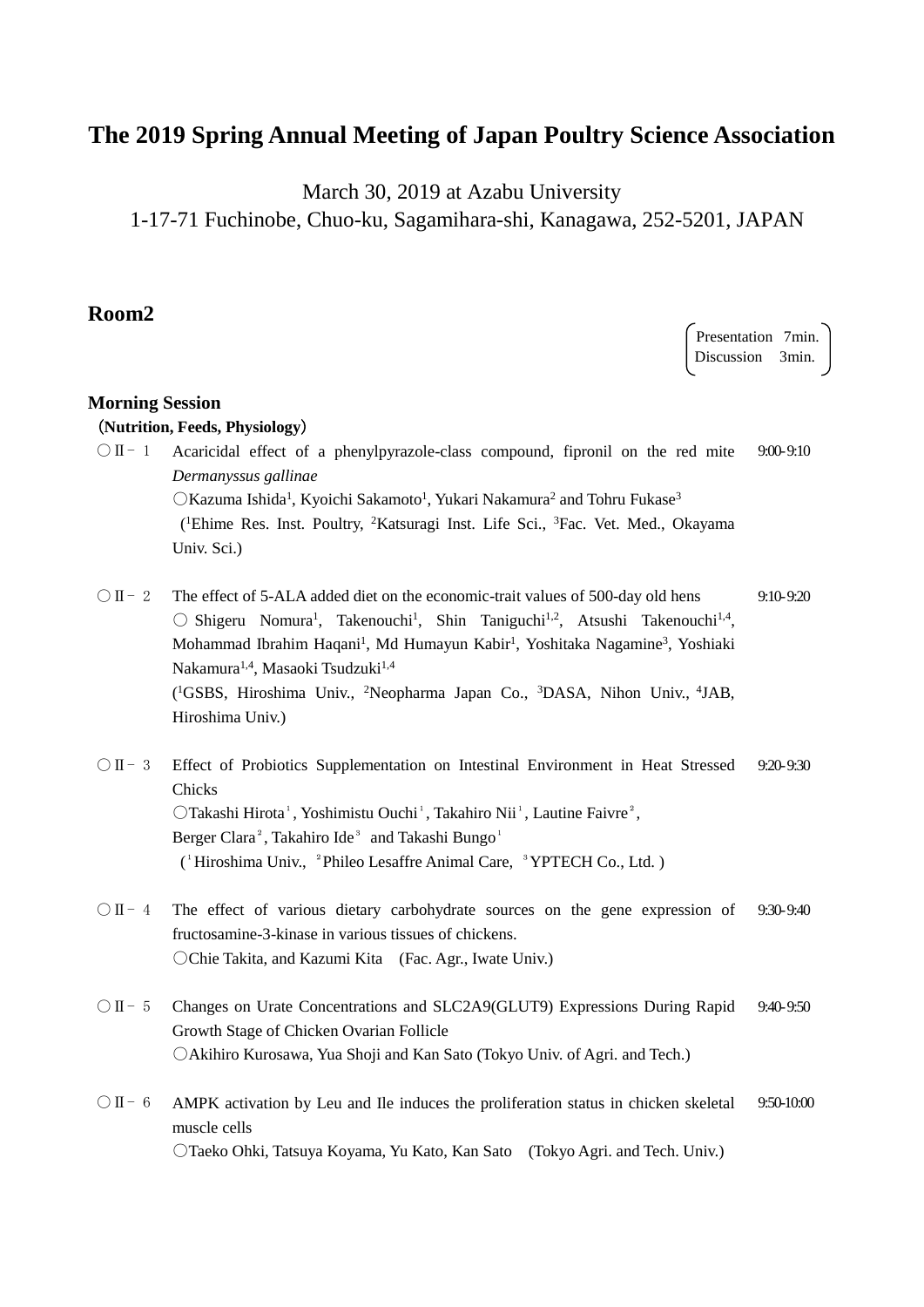○Ⅱ- 7 The comparison of intestinal amino acid absorption between 1- and 5-week-broiler 10:00-10:10 chickens.

> OMikako Shibata<sup>1</sup> · Tatsuyuki Takahashi<sup>1</sup> · Takaharu Kozakai<sup>2</sup> · Yoshiyuki Azuma<sup>1</sup> · Yohei Kurose<sup>1</sup> (<sup>1</sup>Kitasato Univ., <sup>2</sup>Yamagata Univ.)

Break (10 min.) 10:10-10:20

Ⅱ- 8 Influence of multiple oral administration of dextran sodium sulfate on gut barrier 10:20-10:30 function in chicks.

OAtsushi Murai<sup>1</sup>, Daiki Mori<sup>1</sup>, Hayato Watanabe<sup>1</sup>, Takahiro Nii<sup>2</sup>, Misato Kobayashi<sup>1</sup>, Fumihiko Horio<sup>1</sup>

(1 Nagoya Univ., Grad. Sch. Bioagr. Sci., 2Hiroshima Univ., Grad. Sch. of Biosphere Sci.)

Ⅱ- 9 Relationships between changes in bacterial flora and barrier system in terminal ileum 10:30-10:40 of young chickens by aging and phytic acid feeding . ○Kazuaki Takahashi ( Yonezawa Univ. of Nutrition Sci.)

Ⅱ-10 Reduction of *Campylobacter jejuni* in the crop of broiler chicks with whole grain 10:40-10:50 paddy rice feeding ○Mari Nishii, Masaharu Yasutomi (Kyoto Pref. Livestock Exp. Stn.)

- Ⅱ-11 Effects of feeding the diet containing 16% whole rice on egg production and quality of laying hens in a commercial farm OHitoshi Murakami<sup>1</sup>, Makoto Yamazaki<sup>1</sup>, Fumika Hara<sup>1</sup>, Haruhiko Ohtsu<sup>2</sup>, Namika Kobayashi<sup>3</sup> and Koichi Matsushita<sup>3</sup> ( 1 Inst. of Livestock and Grassland Sci., NARO, 2 Headquarters, NARO, 3Yamanashi Pref. Livestock Dairy Tech. Ctr.) 10:50-11:00
- Ⅱ-12 Effects of differences in dietary paddy rice varieties on laying performance and egg 11:00-11:10 quality in layers ○Miho Asano, Sumiyo Ishikawa, Kiyoshi Sakai and Saburo Kondo (Gifu Pref. Livestock Res. Inst.)

| Lunch Break (140min.) |  | 11:10-13:30 |
|-----------------------|--|-------------|
|-----------------------|--|-------------|

General Meeting • Award Ceremony (80min.) 13:30-14:50

Break (10 min.) 14:50-15:00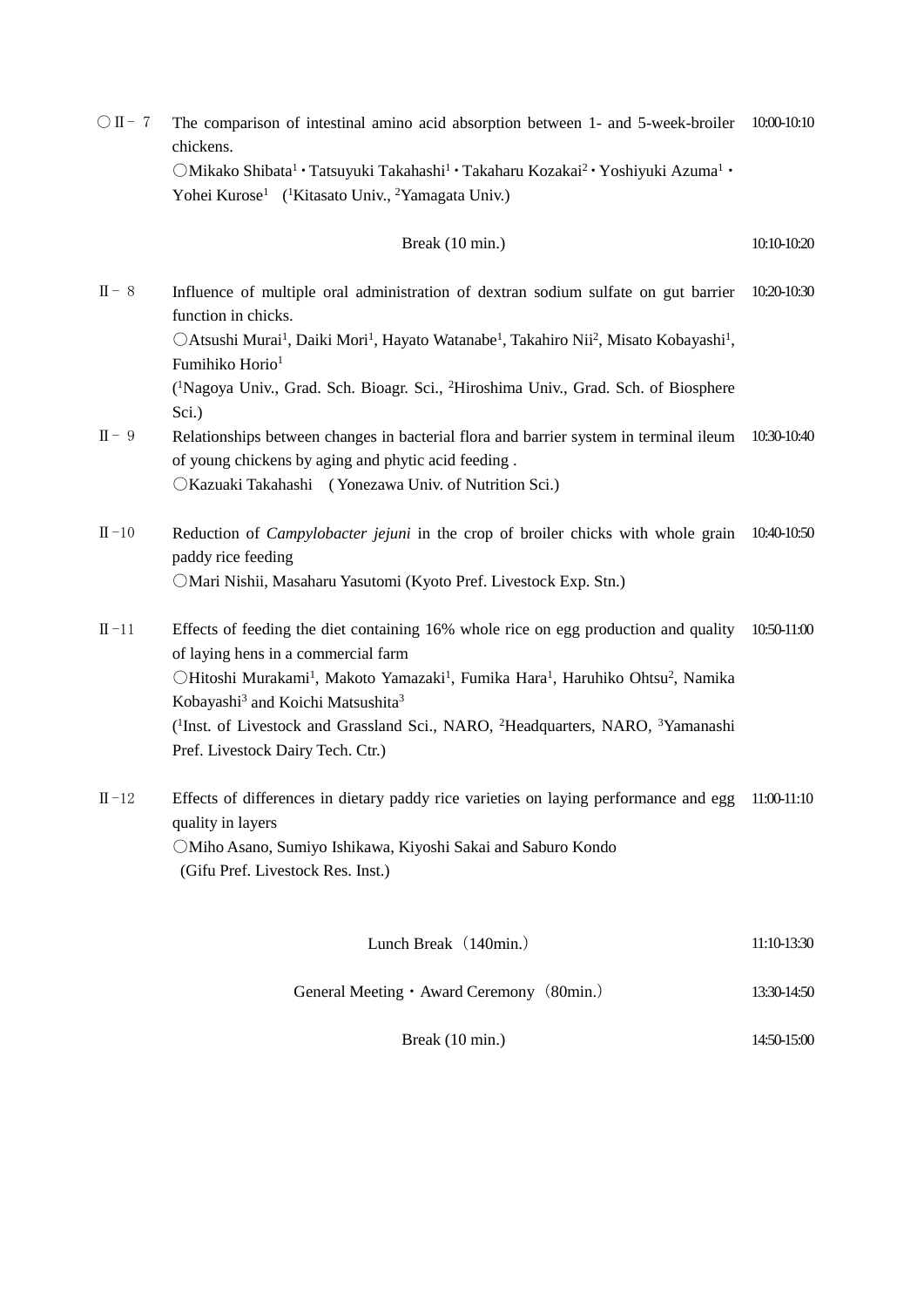#### **Afternoon Session**

### (**Nutrition, Feeds, Processing and Products**)

- Ⅱ-13 Effect of feeding dehulled rice on performance, antioxidant ability and expression of 15:00-15:10 immune related genes of Hakata Ichiban-dori in hot summer season OMakoto Yamazaki<sup>1</sup>, Tatsuya Hirakawa<sup>2</sup>, Fumika Hara<sup>1</sup>, Haruhiko Ohtsu<sup>3</sup>, Norihiko Koga<sup>4</sup> and Hitoshi Murakami<sup>1</sup> (<sup>1</sup>Inst. of Livestock and Grassland Sci., NARO, <sup>2</sup>Fukuoka Agr. Forest. Res. Ctr., <sup>3</sup>NARO headquarters, <sup>4</sup>Kurume Hatchery Co. Ltd.)
- Ⅱ-14 Effect of Storage Period of Feed Rice on Growth Performance and Meat Quality in 15:10-15:20 the Meat-type Nagoya Breed ○Hiromitsu Miyakawa, Tomoko Kojima, Hideshi Ohguchi and Kazuhisa Nakamura (Aichi Agricultural Res. Ctr.)
- Ⅱ-15 Effects of a brown rice-based diet on meat quality and yield in broiler and jidori 15:20-15:30 chickens Kazuhsia Honda, Motoi Miyashita, Mayuko Tanaka, Takaoki Saneyasu and Hiroshi Kamisoyama (Grad. Sch. of Agricultural Sci., Kobe Univ.)
- Ⅱ-16 Screening of sensory words for cooked eggs laid from hens fed rice grain OKeisuke Sasaki<sup>1</sup>, Genya Watanabe<sup>1</sup>, Takumi Narita<sup>1</sup>, Koichi Matsushita<sup>2</sup>, Fuyuko Honda<sup>3</sup>, Michiyo Motoyama<sup>1</sup> and Ikuyo Nakajima<sup>1</sup> (1Inst. of Livestock and Grassland Sci., NARO, 2Yamanashi Pref. Livestock Dairy Tech. Ctr., 3Chiba Pref. Livestock Res. Ctr.) 15:30-15:40
- Ⅱ-17 Influence of repeated intraperitoneal injection of methylglyoxal on glucose and lipid 15:40-15:50 metabolism in broilers ○Ryosuke Makino and Tetsuya Tachibana (Fac. of Agric., Ehime Univ.)
- Ⅱ-18 Comparison of Feeding Behavior and Feed Digestibility between Fast- and 15:50-16:00 Slow-growing Chicks during the Neonatal Period. OSaki Shimamoto<sup>1</sup>, Daigo Ikeda<sup>1</sup>, Kazuki Nakashima<sup>2</sup>, Akira Ohtsuka<sup>1</sup>, Daichi Ijiri<sup>1</sup> ( 1Kagoshima Univ., 2NILGS)
- Ⅱ-19 Evaluation of extraction residue from pork bone as feedingstuff for Japanese quail Misaki Tsuchiya, Naoya Tsuduike,  $\bigcirc$ Akira Kurosawa (Tokyo Univ. of Agri.) 16:00-16:10
- Ⅱ-20 Effects of Enkephalins on Growth and Differentiation of Chick Skeletal Muscle 16:10-16:20Myoblasts  $OY$ uma Nihashi<sup>1</sup>, Koji Umezawa<sup>2,3</sup>, Tamao Ono<sup>1,2</sup>, Hiroshi Kagami<sup>2</sup> and Tomohide Takaya<sup>1,2</sup> (<sup>1</sup>Grad. Sch. Sci. Tech., Shinshu Univ., <sup>2</sup>Fac. Agric., Shinshu Univ., <sup>3</sup>IBS, Shinshu Univ.)